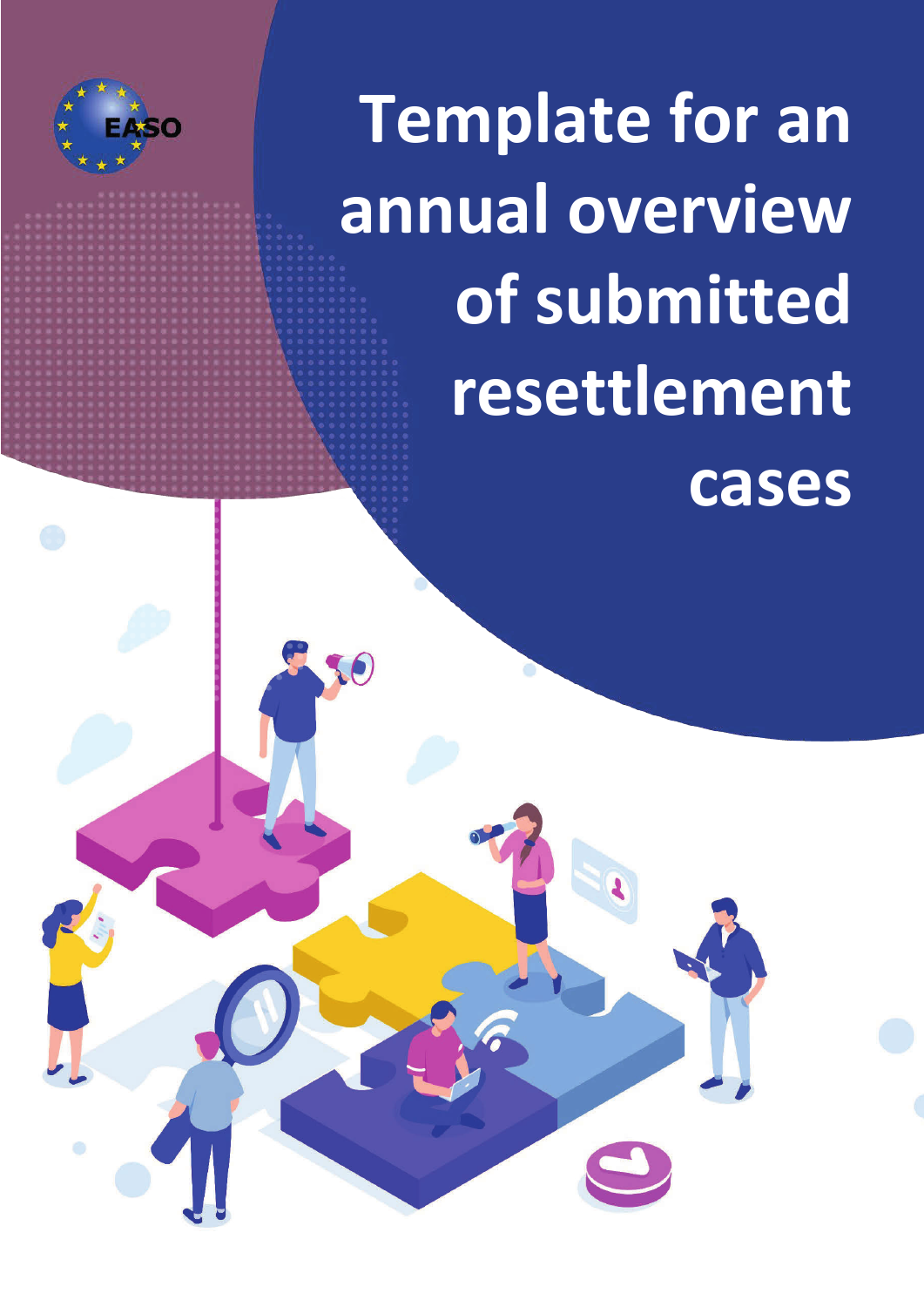

© European Asylum Support Office, 2021

PDF BZ-09-21-334-EN-N 978-92-9465-216-4 10.2847/771985

Cover page illustration, Irina\_Strelnikova, © iStock, 2021

Reproduction is authorised provided the source is acknowledged. For any use or reproduction of photos or other material that is not under the EASO copyright, permission must be sought directly from the copyright holders.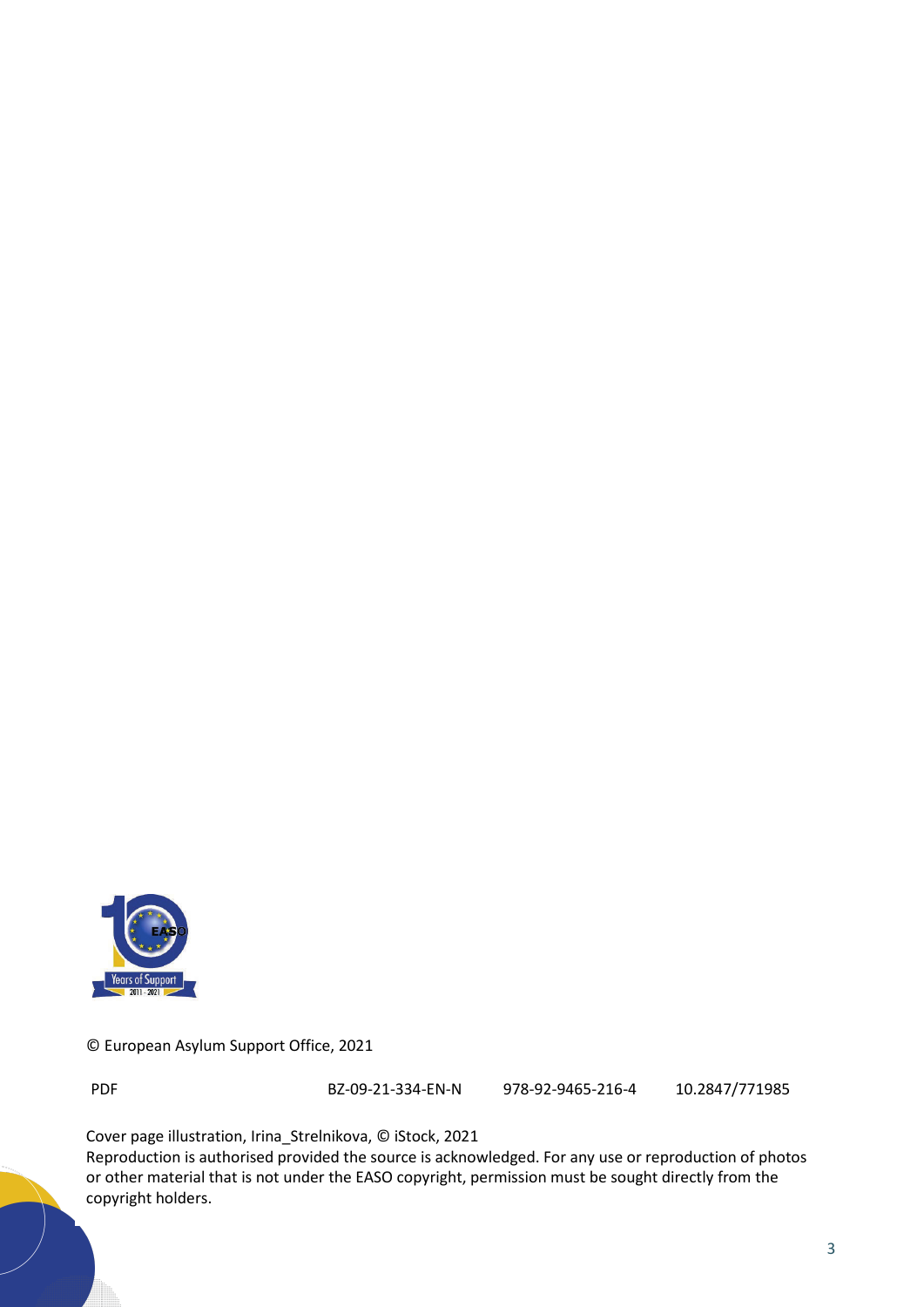# Introduction to this tool

Information presented in this tool is by no means exhaustive but represents a compilation of guidance and practical tips on ways to organise an annual overview of resettlement cases1. The objective is to support Member States of the European Union and Associated Countries (EU+) in their operational work with resettlement.

## **What is the purpose of this tool?**

The main objective of this tool is to provide an overview of those aspects that may be important to track throughout the processing of resettlement cases. Some countries use Excel spreadsheets or other tools to enable easy access to data that need to be actively monitored and controlled when managing resettlement cases. Most data are also entered into a national database, but some countries consider it useful to have the data at hand when they manage and follow up on the daily case processing. This tool can also hold information that is not entered into national databases and can thus function as a complement to these databases.

### **Why was it created?**

This tool was created based on an assessment of documents that were being kept by different resettlement countries and that were considered useful for the overview and management of resettlement case processing. An overview list/tool might be of less importance for resettlement states that enter these data in a database immediately after receiving a submission, or who have easy access to such information by use of other tools such as process flow charts or information dashboards. This overview can, however, allow countries to crosscheck data in their national databases with notes and information kept in a separate file, or to process information that should only be stored temporarily and that is not entered into the national system.

### **What is in this overview list?**

This annual overview example contains suggestions for data that may be useful to note and follow up on in an overview table or similar tool throughout the processing of resettlement cases submitted during the current year. Some information can be derived from the case file (Resettlement Registration Form (RRF), Identification-Based Methodology (IBM)) or

other similar background materials when the case is submitted to the resettling state. Other details can be added later on as the case is examined, as it receives a submission, and as travel arrangements take place. Hence new information is added once it becomes known (e.g. date of interview, date of arrival, decisions, etc.).

## **Who should use this overview list?**

This template is primarily intended to provide support to those managing or coordinating a national resettlement programme. Certain data can also be used by heads of missions to prepare missions, by security services to perform screenings, to prepare reporting for the Asylum Migration and Integration Fund (AMIF), or similar. Resettling states may want to use this type of overview to verify data in the national databases or to draw specific information, e.g. the number of cases submitted under a specific risk category, which may not be available by searches in the national database.

Although it is intended as an internal management tool, some information may be protected by confidentiality, while other types of data can be shared with other partners in the resettlement programme to avoid redundant administrative work. Confidentiality rules in accordance with national and EU legislation need to be taken into account, and some personal data might have to be removed before sharing.

This tool was originally developed within the framework of the Facilitating Resettlement and Refugee Admission through New Knowledge (EU-FRANK) project. The t was funded by the European Asylum Migration and Integration Fund lead by the Swedish Migration Agency. As part of the handover process from EU-FRANK, EASO has conducted a quality assurance exercise of the resettlement operational tools developed in this project.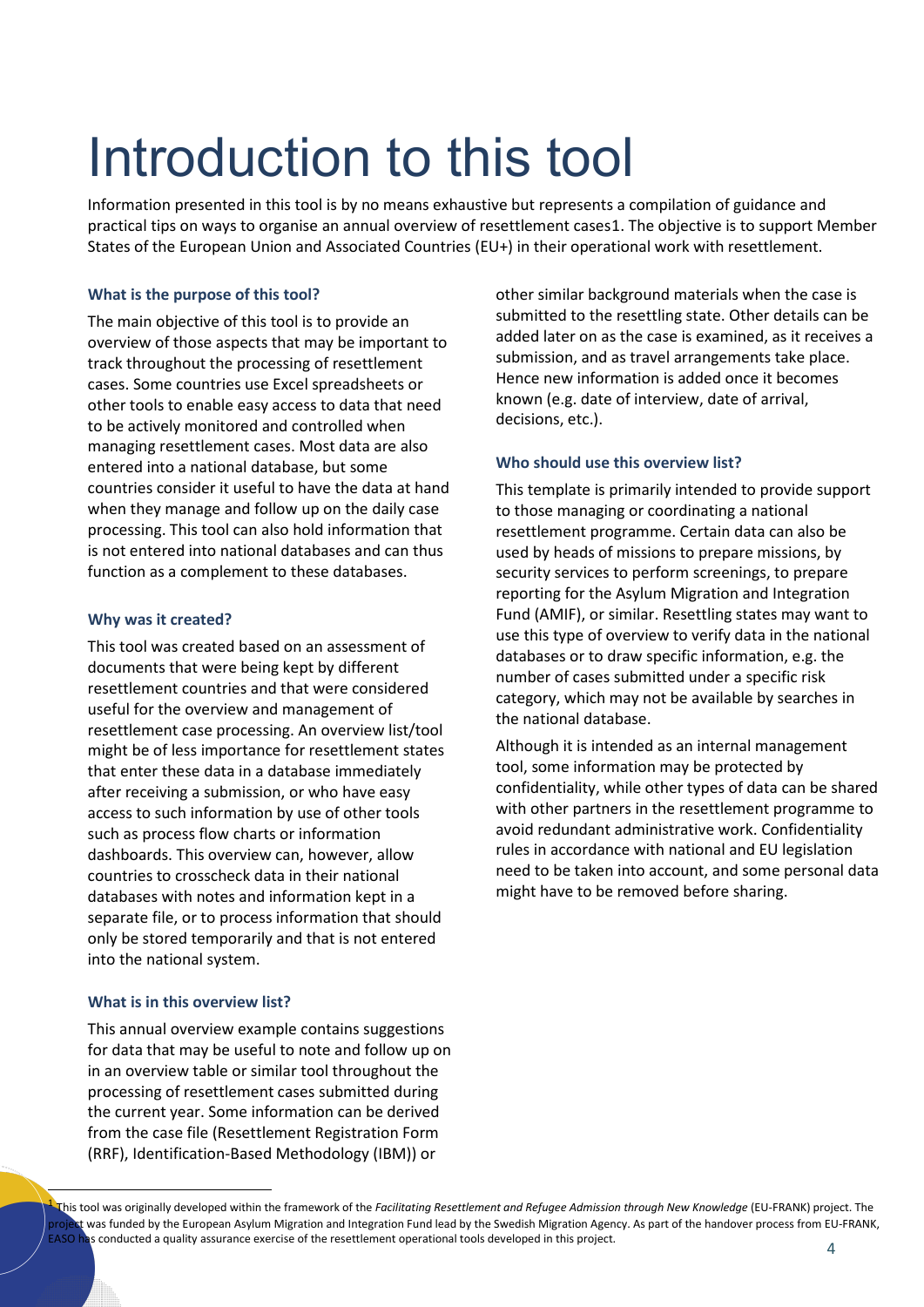# Annual overview of resettlement cases

In order to have an overview of all cases submitted within a resettlement programme throughout the year, some governmental agencies set up overview sheets in Excel or use flow charts or similar tools to illustrate how cases proceed through the resettlement process. Some of this information can be transferred from the submission material, while other data can be entered as the case continues through the national resettlement process.

### **Important note**

The list below suggests information items that may be useful for governments to keep track of in an overview sheet or similar tool. It is important to note that this list is not exhaustive, nor normative, and that it should only be used as guidance and inspiration for national developments. An assessment must be made by

any resettling state deciding to adopt or develop a similar tool, especially taking into consideration data protection regulations and safeguards for the integrity of individuals. This assessment should take into account which data are allowed to be kept, how necessary data are to be kept, and how to keep and manage the tool according to data protection standards.

### **The following information may be useful to keep in an overview tool or spreadsheet.**

| <b>Type of data</b><br>(typically entered into separate<br>columns in an Excel spreadsheet) | <b>Comment</b>                                                                                                                                                                                                                                                               |
|---------------------------------------------------------------------------------------------|------------------------------------------------------------------------------------------------------------------------------------------------------------------------------------------------------------------------------------------------------------------------------|
| <b>UNHCR</b> case number                                                                    | Indicate the UNHCR case number (not the UNHCR Registration Number). If<br>in an Excel spreadsheet, indicate the case number only for the PRA (on one<br>row only for each family) so that the number of cases can easily be counted<br>(by summing up this column).          |
| National case number                                                                        | For each case to be identified internally within the organisation.                                                                                                                                                                                                           |
| <b>Family name</b>                                                                          | Awareness of names may be important when meeting with individuals, to<br>double check spelling, and to transfer onto any official documents.                                                                                                                                 |
| Given name/first name                                                                       | Awareness of names may be important when meeting with individuals, to<br>double check spelling, and to transfer onto any official documents.                                                                                                                                 |
| Sex                                                                                         | Awareness of sex may be important when meeting with individuals and to<br>transfer onto any official documents.<br>If kept in an Excel spreadsheet, this is typically entered with, for instance, M for<br>Male and F for Female and Other, to enable filtering of the data. |

## **TOPICS FOR AN ANNUAL OVERVIEW OF RESETTLEMENT CASES2**

When handling personal data, always pay attention to data protection regulations and standards (e.g. the European Union General Data Protection Regulation, **GDPR**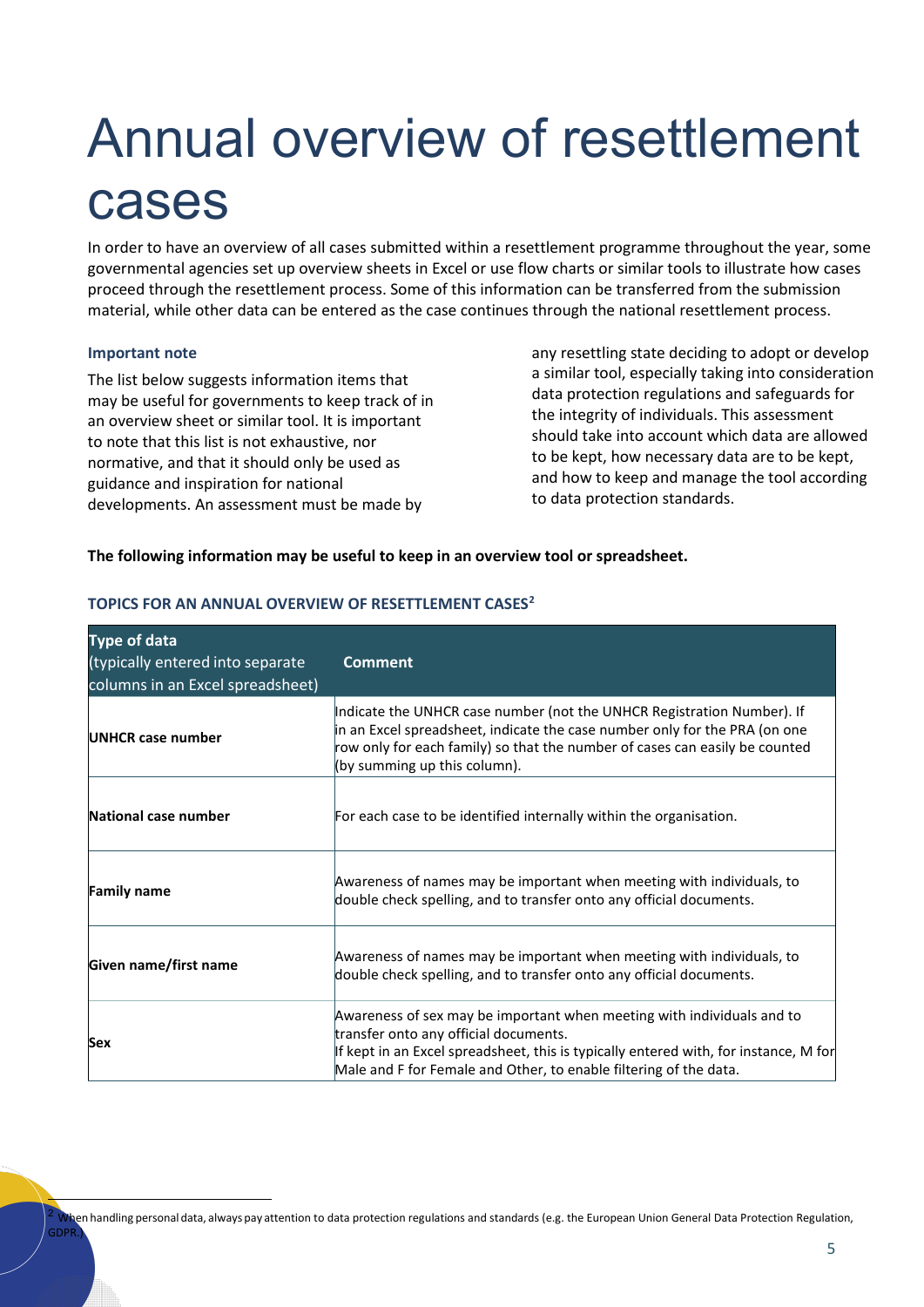| <b>Type of data</b><br>(typically entered into separate | <b>Comment</b>                                                                                                                                                                                                                                                                                                                                                                                                                                                                                                                                                                                                                                                              |
|---------------------------------------------------------|-----------------------------------------------------------------------------------------------------------------------------------------------------------------------------------------------------------------------------------------------------------------------------------------------------------------------------------------------------------------------------------------------------------------------------------------------------------------------------------------------------------------------------------------------------------------------------------------------------------------------------------------------------------------------------|
| columns in an Excel spreadsheet)                        |                                                                                                                                                                                                                                                                                                                                                                                                                                                                                                                                                                                                                                                                             |
| <b>Case size</b>                                        | This is often indicated with a number only once per case/family to enable<br>filtering of this column.                                                                                                                                                                                                                                                                                                                                                                                                                                                                                                                                                                      |
| <b>Family links in your country</b>                     | Note any family links that may, for instance, influence where to place the<br>case/family once accepted or for security screenings.                                                                                                                                                                                                                                                                                                                                                                                                                                                                                                                                         |
| Family links in another EU+ country                     | Note any family links that may, for instance, influence where to place the<br>case/family once accepted or for security screenings.                                                                                                                                                                                                                                                                                                                                                                                                                                                                                                                                         |
| <b>Country</b>                                          | Host country/country of first asylum. This information is important for exit<br>processing and planning of missions as well as to know which embassy or<br>other partners to involve in the processing of the case.                                                                                                                                                                                                                                                                                                                                                                                                                                                         |
| <b>Address</b>                                          | If known.                                                                                                                                                                                                                                                                                                                                                                                                                                                                                                                                                                                                                                                                   |
| <b>Place of birth</b>                                   | This is important for issuance of, for instance, travel documents. If the<br>country of birth is different to the nationality, this might also be noted.                                                                                                                                                                                                                                                                                                                                                                                                                                                                                                                    |
| Date of birth                                           | The format of the date of birth (entire date or limited to the year) must be<br>chosen depending on regulations on how to keep and use these data within<br>the organisation. Indication of age can help follow up on the number of<br>adults/children or to organise special support for specific age groups.                                                                                                                                                                                                                                                                                                                                                              |
| Other background information                            | Some countries may have a reason to keep data on, for instance, belonging<br>to subgroups within a nationality or other aspects. Since this is considered<br>sensitive data, a thorough examination must be made on whether and how<br>to keep this information.                                                                                                                                                                                                                                                                                                                                                                                                            |
| <b>Mission</b>                                          | For each case, a reference to which selection mission will examine the case<br>can be made, for instance, by indicating a number or location of the<br>mission, e.g. 'Mission country, month, year'. If entered into an Excel<br>spreadsheet, the missions of the year can be pre-entered and chosen from<br>a dropdown list, or numbers can be used to refer to different missions. By<br>indicating which cases belong to which missions, filtering of specific lists for<br>preparation of missions is possible. When doing so, certain information<br>might have to be amended or removed to ensure that sensitive information<br>is not circulated outside the agency. |
| <b>Dossier</b>                                          | If a case has been submitted on a dossier basis, this can be indicated by an<br>'x', thus making it possible to filter out only dossier cases.                                                                                                                                                                                                                                                                                                                                                                                                                                                                                                                              |
| <b>Priority</b>                                         | Submission priority, i.e. Normal, Urgent, or Emergency, can be entered in or<br>chosen from a dropdown list. This enables easy filtering and quick access to<br>an overview of, for instance, the status of emergency cases.                                                                                                                                                                                                                                                                                                                                                                                                                                                |
| Linked case                                             | Indicate whether any linked cases have been submitted. Here, the<br>UNHCR's Case Number for the linked case can be entered.                                                                                                                                                                                                                                                                                                                                                                                                                                                                                                                                                 |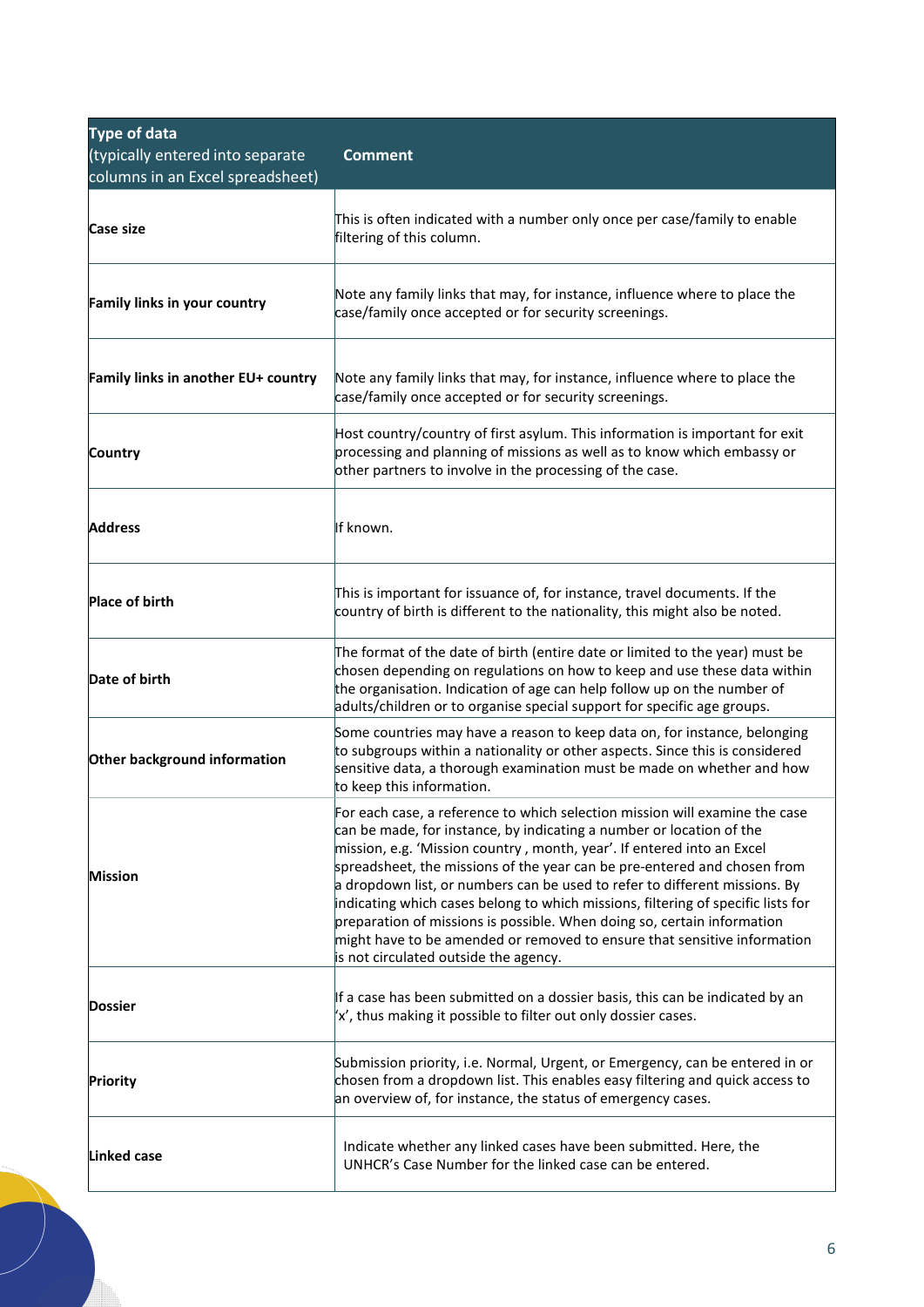| <b>Type of data</b>                                                  |                                                                                                                                                                                                                                                                                                                                            |
|----------------------------------------------------------------------|--------------------------------------------------------------------------------------------------------------------------------------------------------------------------------------------------------------------------------------------------------------------------------------------------------------------------------------------|
| (typically entered into separate<br>columns in an Excel spreadsheet) | <b>Comment</b>                                                                                                                                                                                                                                                                                                                             |
| Submission criteria I                                                | Some countries wish to be able to follow up on the UNHCR's submission<br>criteria, and thus enter, for instance, Legal and/or Physical Protection Needs<br>(LPP), Women and Girls at Risk (WAR), or other data here. This information<br>can be derived from the individual case file.                                                     |
| <b>Submission criteria II</b>                                        | If there are more than one submission criteria, you may want to enter<br>them into different columns.                                                                                                                                                                                                                                      |
| <b>Special needs</b>                                                 | The agency can indicate here whether there are any special needs to be<br>taken into account for organising the interview, the transfer, or the<br>reception. An assessment should be made of what to enter here as well as<br>how to treat and keep the data so that the integrity of the individual is<br>preserved.                     |
| <b>Remarks</b>                                                       | Any other comments that might be helpful when processing the case can be<br>entered into a separate column, for example, 'Email received on withdrawal<br>of this case, stand by', 'Information on new-born baby to be added to this<br>case', etc.                                                                                        |
| <b>Submission date</b>                                               | This is generally provided by the national data system, but sometimes it is<br>handy to be able to follow up quickly on cases that have been submitted<br>during a specific month, or to use this to find information about a specific<br>case. Make sure to type all dates in a standardised format to enable<br>filtering and searching. |
| Date contact/referral to<br>security services                        | See above 'Submission date'                                                                                                                                                                                                                                                                                                                |
| Date result of security screening                                    | See above                                                                                                                                                                                                                                                                                                                                  |
| Date UNHCR dossier transferred to                                    | If national regulations requires that the dossier needs to be shared with<br>other services, indicate here when it was transferred to these services.                                                                                                                                                                                      |
| <b>Decision on resettlement</b>                                      | The type of decision can be standardised and chosen from a dropdown list,<br>e.g. Accepted, Rejected, Withdrawn. Colours may be used to visualise the<br>information. Either enter the full word on each family member's line or use<br>different columns for different outcomes and enter a '1' or 'x' in the<br>appropriate column.      |
| Date decision communicated to<br><b>UNHCR</b>                        | This is generally provided by the national data system, but sometimes it is<br>handy to be able to follow up quickly on cases that have been submitted<br>during a specific month or to use this to find information about a specific<br>case. Make sure to type all dates in a standardised format to enable<br>filtering and searching.  |
| <b>Case officer</b>                                                  | If you divide cases among case officers, this provides easy access to which<br>cases each person handles. Use initials or codes instead of full names if<br>deemed more appropriate.                                                                                                                                                       |
| Visa                                                                 | If a visa, travel document or other documentation needs to be issued prior to<br>departure, it may be useful to indicate whether this has been done in order<br>to ensure that cases are ready to depart.                                                                                                                                  |